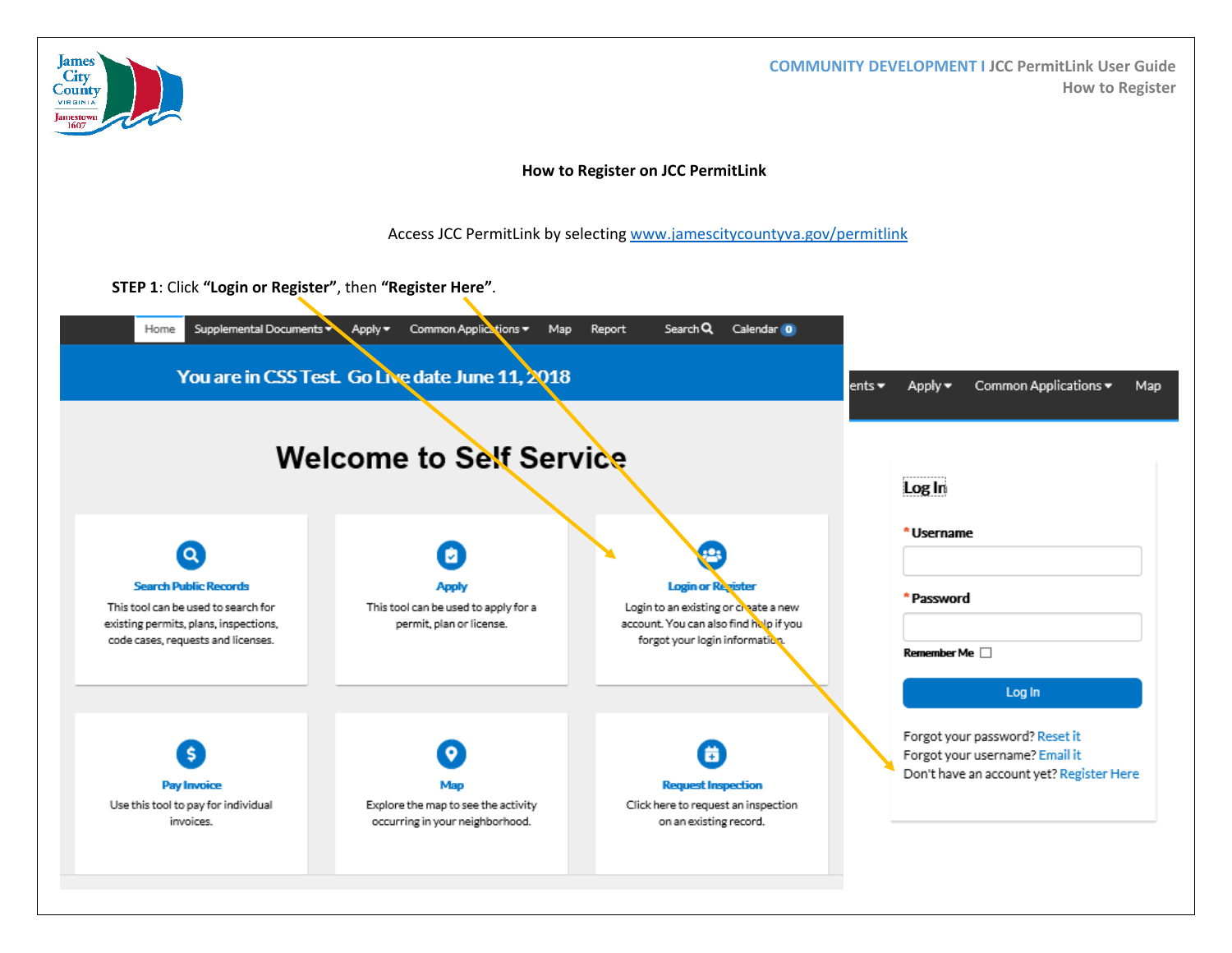

**STEP 2:** Add your email address and click **"Next"**. Please remember that this address will receive all JCC PermitLink notifications.

|                                   | Home | Supplemental Documents ▼ | Apply▼ | Common Applications ▼                      | Map | Rep |
|-----------------------------------|------|--------------------------|--------|--------------------------------------------|-----|-----|
| Registration                      |      |                          |        |                                            |     |     |
| <b>Step 1 of 4: Email Address</b> |      |                          |        |                                            |     |     |
|                                   |      |                          |        |                                            |     |     |
| Email                             |      | Next                     |        | Enter your email address and click "Next". |     |     |
|                                   |      |                          |        |                                            |     |     |

**STEP 3:** Please check your email for a message from [permitlink@jamescitycountyva.gov.](mailto:permitlink@jamescitycountyva.gov) (Tip: If you do not receive this email, check your junk/spam folders. If you still do not receive the email, you may need to add this email address as a "safe sender" in your email settings).

**STEP 4:** Once in your email, click the **"Confirm"** link.

permitlink@jamescitycountyva.gov

| Citizen Self Service New User Account Confirmation D Inbox x | 5 G |
|--------------------------------------------------------------|-----|
|                                                              |     |

2:51 PM (2 minutes ago)  $\overrightarrow{\lambda}$  < :

to me  $\sqrt{*}$ 

You are receiving this automated e-mail based on a user registration request that we received for the Citizen Self Service tool for our jurisdiction. The purpose of this confirmation is to validate the e-mail address that was provided in the initial user registration process is the correct e-mail address for your user account. Please click the link below to continue to the next step of the user registration process.

Confirm

**"Confirm"**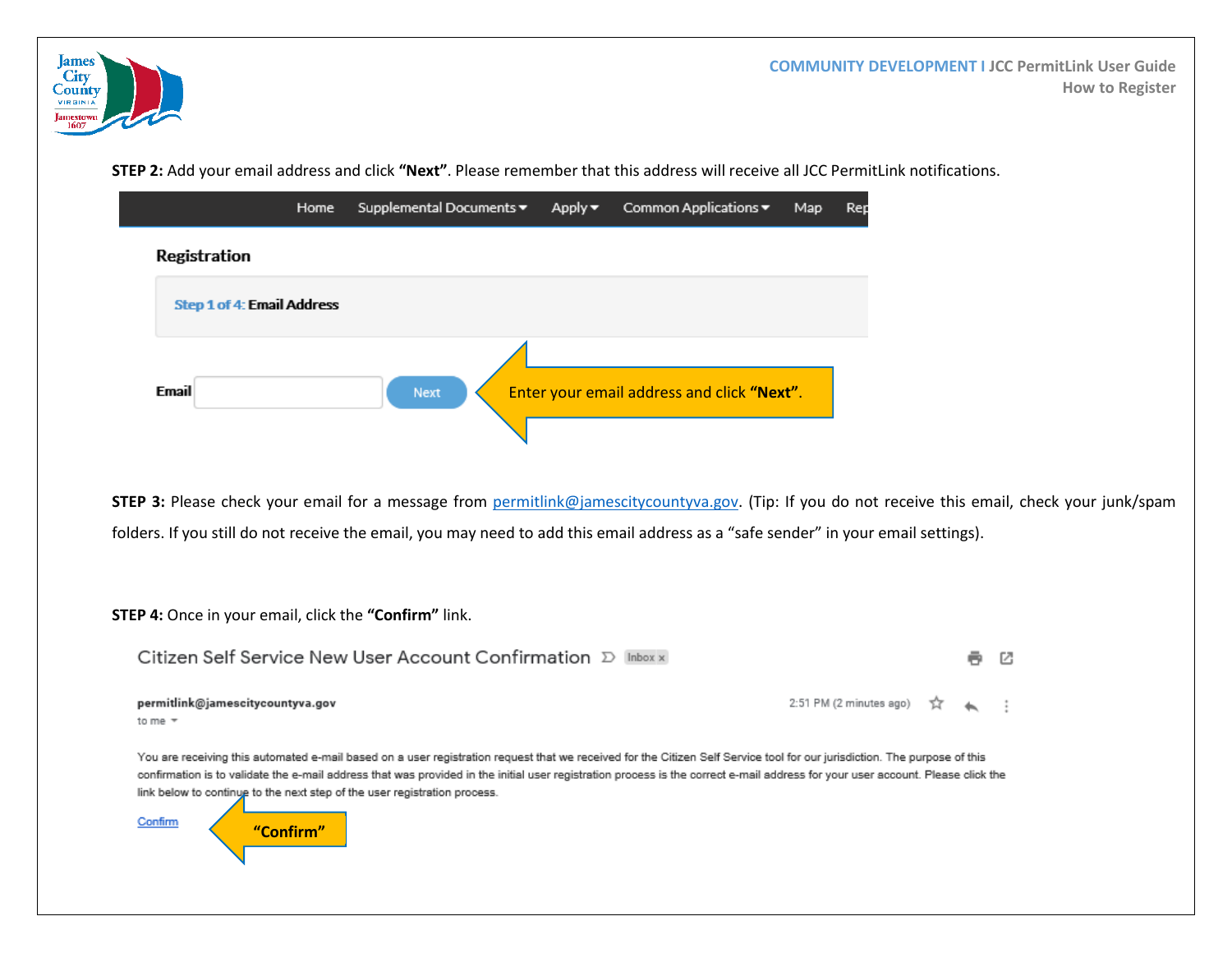

**COMMUNITY DEVELOPMENT I JCC PermitLink User Guide How to Register**

**STEP 5:** By confirming your email, you will be automatically prompted back into JCC PermitLink. **"Confirm Password"**, then **"Next"**.

| <b>Registration</b>            |                                                 |                    |
|--------------------------------|-------------------------------------------------|--------------------|
| Step 2 of 4: Login information |                                                 |                    |
|                                | I'm not a robot<br>reCAPTCHA<br>Privacy - Terma | <b>*REQUIRED</b>   |
| * Username                     |                                                 |                    |
| * Password                     |                                                 | "Confirm password" |
| * Confirm Password             |                                                 |                    |
| Email                          | youremail@youremail.com                         |                    |
|                                | Click "Next"<br>Next                            |                    |
|                                |                                                 |                    |
|                                |                                                 |                    |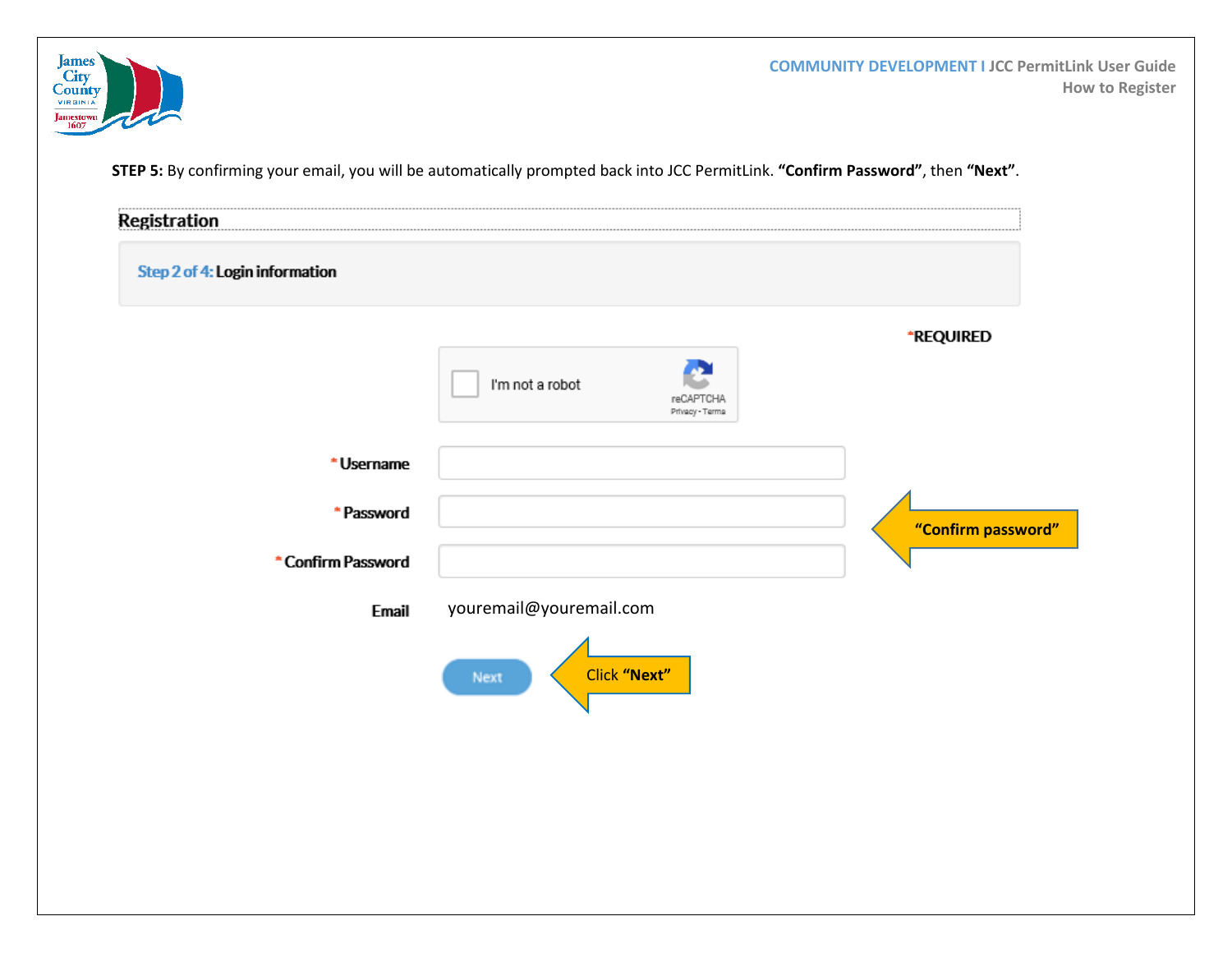

**COMMUNITY DEVELOPMENT I JCC PermitLink User Guide How to Register**

**STEP 6:** Fill out the fields as indicated, then **"Next"**.

*Note: If you are associated with a company, please add the name of your company. You may also provide your phone number by clicking "Additional Contact Information".*

## Registration

| Step 3 of 4: Personal Info            | Fill out required fields.                     |                  |
|---------------------------------------|-----------------------------------------------|------------------|
|                                       |                                               | <b>*REQUIRED</b> |
| * First Name                          |                                               |                  |
| <b>Middle Name</b>                    |                                               |                  |
| * Last Name                           |                                               |                  |
| Company                               |                                               |                  |
| *Contact Preference                   | $\checkmark$<br>--Select Contact Preference-- |                  |
| * Email Address                       | youremail@youremail.com                       |                  |
| <b>Additional Contact Information</b> | "Next"<br><b>Next</b>                         |                  |